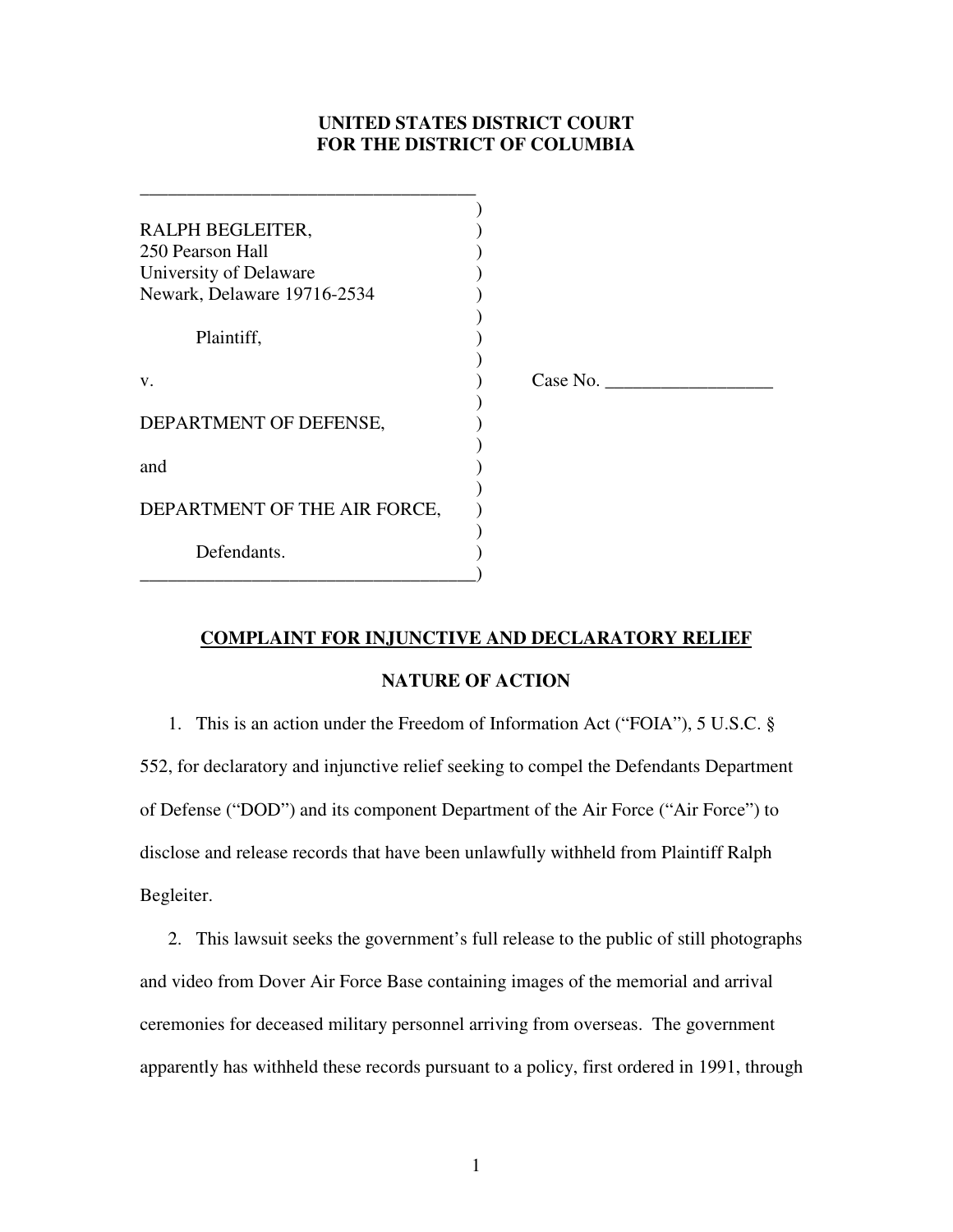which Defendants the Department of Defense and the Air Force halted the traditional American practice of honoring fallen soldiers when their flag-draped caskets return to United States soil. In April 2004, the Air Force Mobility Command responded to a Freedom of Information Act request by releasing 361 photographs of such flag-draped caskets arriving at Dover Air Force Base, only to have the Defense Department call the action a mistake and hold up any further releases. In this case, Plaintiff Begleiter seeks the release of additional images to further the public interest in an educated citizenry and to inform the public debate on important matters of U.S. foreign policy. Plaintiff also seeks the images as part of his academic research into the public tolerance for international aggression and the casualties of war. Defendants' refusal to release the photographic records requested by Plaintiff is unjustified under the law.

#### **JURISDICTION AND VENUE**

3. This Court has jurisdiction over this action pursuant to 5 U.S.C. § 552(a)(4)(B) and 28 U.S.C. § 1331.

4. Venue lies in this District under 5 U.S.C. § 552(a)(4)(B) and 28 U.S.C. § 1391(e).

#### **THE PARTIES**

5. Plaintiff Ralph Begleiter is the "Distinguished Journalist in Residence" at the University of Delaware, where he teaches Communication, Political Science and Journalism. He directs the University's "Global Agenda" speaker series on international issues. At the invitation of the U.S. Department of State, Begleiter has taught journalists in Amman, Jordan about the concepts of "credibility and objectivity" in independent journalism. He has addressed journalists in many other countries, and has helped train U.S. career diplomats studying public affairs at the State Department's Foreign Service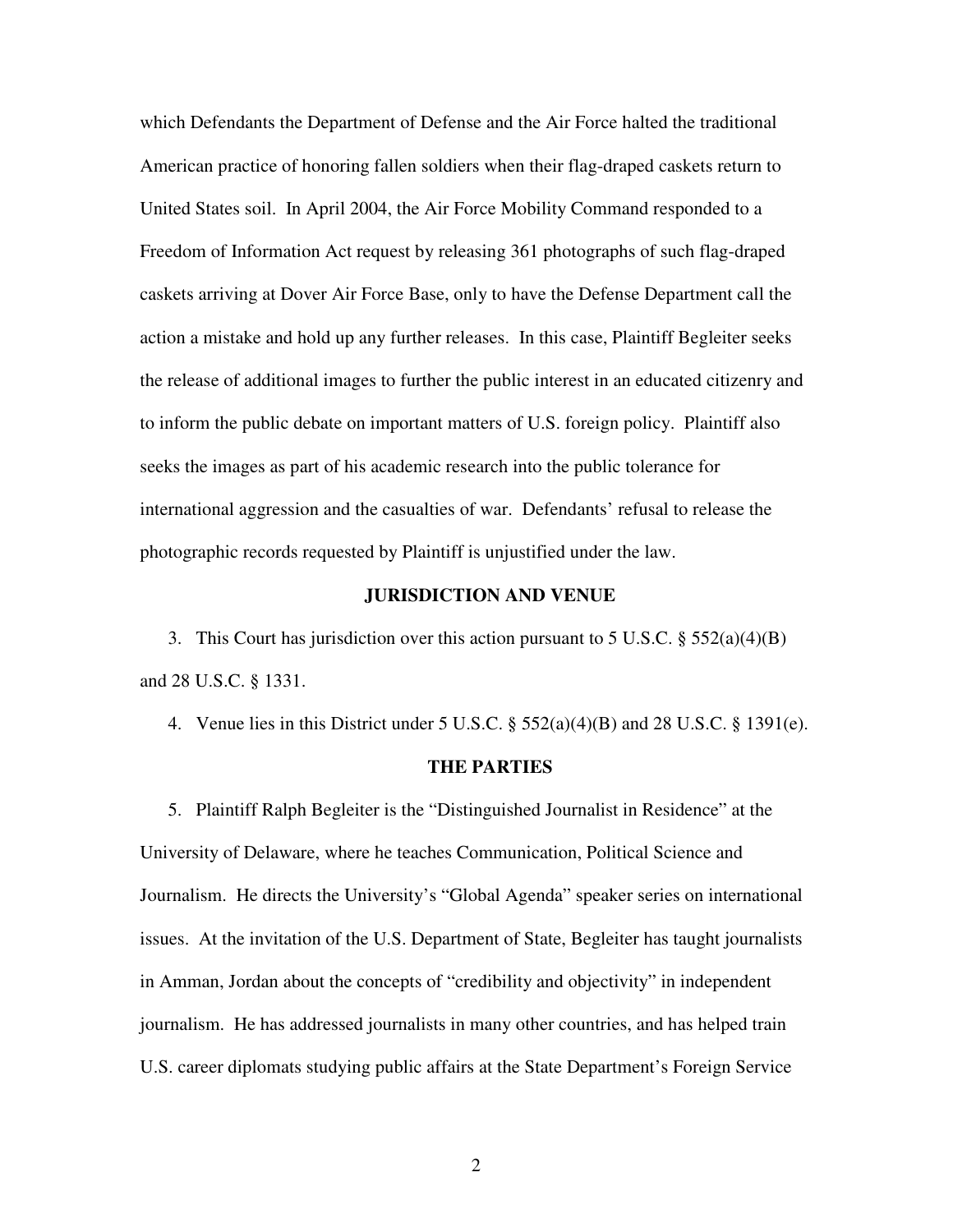Institute in Virginia. Plaintiff also has taught media and foreign policy in the Government Department at Georgetown University in Washington, and taught a course on the media's influence in international affairs as Ferris Professor of Journalism in the Council of the Humanities at Princeton University.

6. Defendant DOD is a Department of the Executive Branch of the United States Government, responsible for training and equipping three military departments: the Army, the Navy (which includes the Marine Corps), and Defendant Air Force. DOD is an agency within the meaning of 5 U.S.C. § 552(f). It has possession of and control over the records sought by Plaintiff Begleiter.

7. Defendant Air Force is a Department of the Executive Branch of the United States Government. Air Force is an agency within the meaning of 5 U.S.C. § 552(f). It has possession of and control over the records sought by Plaintiff Begleiter.

#### **WAR IMAGES AT DOVER AIR FORCE BASE**

8. Dover Air Force Base ("Dover AFB") is a federal facility in Dover, Delaware, that provides airlift support for U.S. military personnel, cargo, and equipment. Dover AFB is the site of the Department of Defense's only mortuary in the continental United States.

9. Upon information and belief, the remains of the majority of United States military personnel killed abroad return to the U.S. through Dover AFB. As a mark of respect, each coffin is draped with an American flag.

10. DOD routinely employs military and contract photographers to document the operations and activities of its three military components. DOD has employed military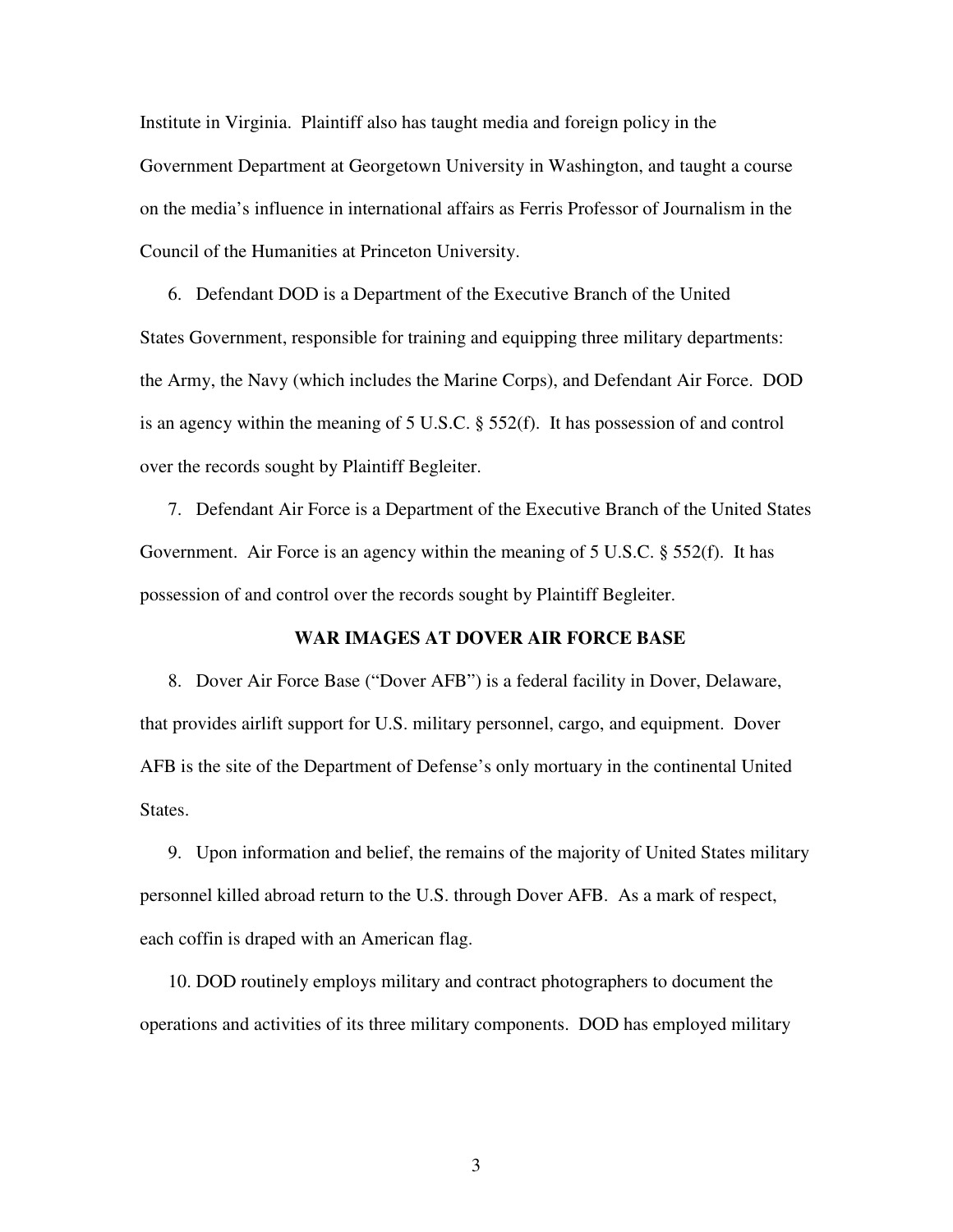and contract photographers to document the return to Dover AFB of the flag-draped coffins of American military men and women killed in service.

11. Public servants and private citizens traditionally have honored fallen American military men and women in return ceremonies or burial services. The soldiers' flagdraped coffins often figure prominently in such observances.

12. Photographs documenting the return to the United States of soldiers killed abroad also have influenced the planning and strategizing of various military endeavors, serving as powerful reminders to public servants and private citizens of the costs of war. Because the impact of war images on the public can affect any decision by United States officials to engage our military in combat, the public's reaction to photographs such as those taken at the Dover AFB mortuary has been called "the Dover Test."

13. The media have attended many ceremonies at Dover AFB and other military facilities marking the return or burial of fallen soldiers and other Americans. For example, in 1980, the press attended a ceremony for eight U.S. airmen killed in the aborted rescue of the Tehran Embassy hostages, and photographed then-President Carter praying over the flag-draped caskets of the fallen. Three years later, the media covered a ceremony for the military and diplomatic personnel killed in the bombing of the U.S. Embassy in Beirut, and photographed then-President Reagan in front of a row of flagdraped coffins. President Reagan was again photographed pinning purple hearts on the flag-draped caskets of military personnel killed in El Salvador in 1985. The media also covered ceremonies for the 47 U.S. sailors killed in an accidental explosion aboard the battleship *U.S.S. Iowa* in 1989.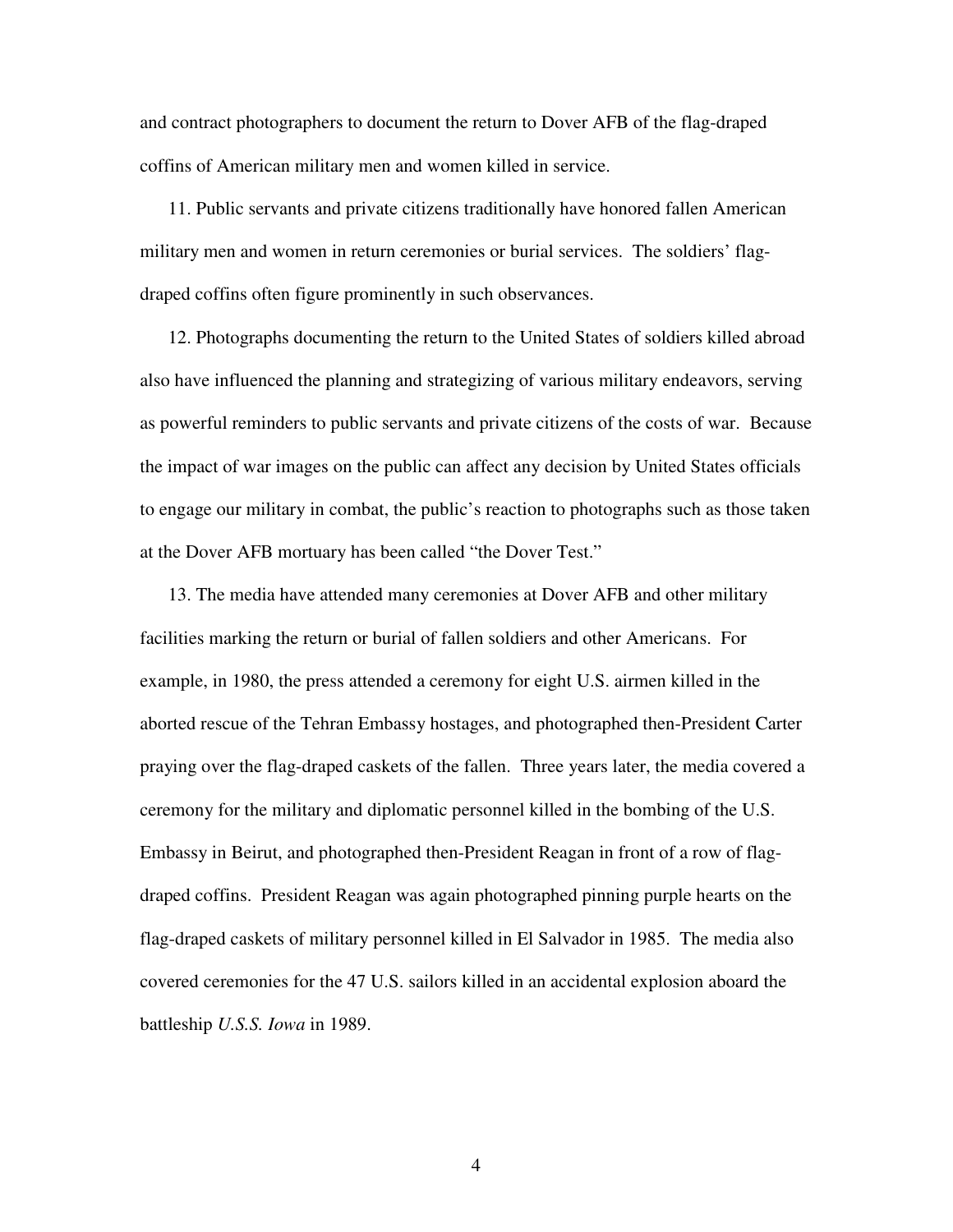#### **THE DEPARTMENT OF DEFENSE POLICY AGAINST MEDIA COVERAGE**

14. In February 1991, during the Persian Gulf War (a/k/a Operation Desert Storm), the Office of the Secretary of Defense Crisis Coordination Center issued an unclassified memorandum to "clarif[y] public affairs policy concerning memorial and arrival ceremonies at the ports of entry for remains of deceased military personnel arriving from overseas, and for media coverage of such ceremonies." Dep't of Defense Mem. re Public Affairs Guidance - Operation Desert Storm Casualty and Mortuary Affairs ¶ 2 (Feb. 6, 1991). The memorandum stated: "Media coverage of the arrival of the remains at the port of entry or at interim stops will not be permitted." *Id*. ¶ 3. Thus, DOD instituted a policy that banned the press from ceremonies honoring the return to the United States of soldiers' remains (the "1991 Policy"). Through the 1991 Policy, DOD prevented the news media from capturing images of the coffins of deceased soldiers transported through Dover AFB and other military facilities.

15. Several exceptions have been made to the 1991 Policy. For example, members of the press photographed the April 1996 arrival and transfer ceremony -- at which then-President Clinton received the flag-draped caskets -- for the remains of Commerce Secretary Ron Brown and 32 other Americans killed in a plane crash in Croatia. The press photographed the return ceremony for Americans killed in the 1998 embassy bombings in Tanzania and Kenya; the Pentagon released a number of photographs of the ceremony as well, including one depicting the transfer of the coffins.

16. Notwithstanding the 1991 Policy, DOD and its component entities also released their own photographs of ceremonies honoring the return to the United States of soldiers' remains. In October 2000, DOD released photographs of caskets bearing the remains of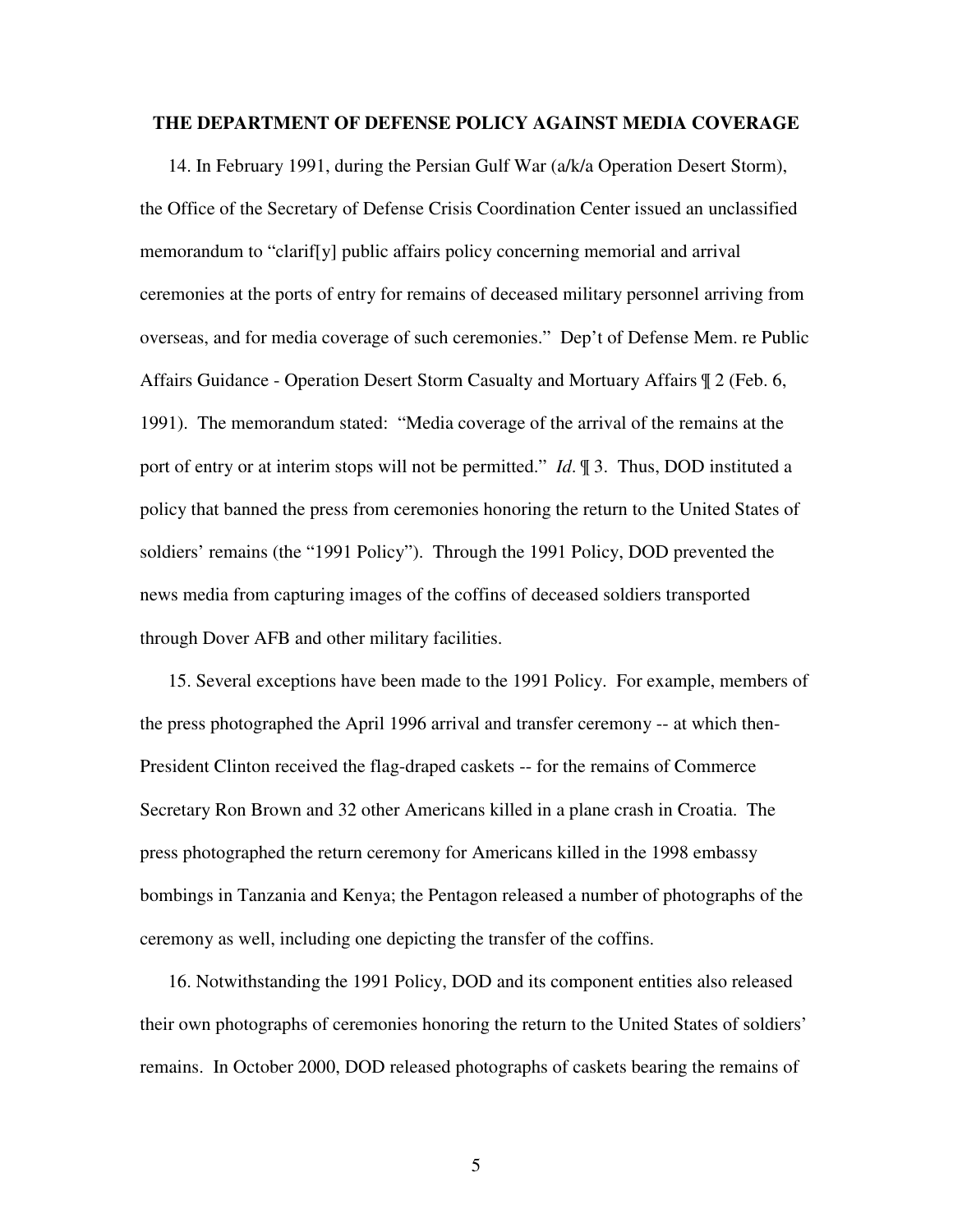military personnel killed in the bombing of the U.S.S. Cole. Similar photographs were released in March 2001 of caskets bearing the remains of six military personnel killed in a training accident in Kuwait. In September 2001 the Air Force published a photograph of the arrival and transfer of the remains of a victim of the 9/11 attack on the Pentagon.

17. Defense officials reiterated the ban on media coverage in November 2001 at the start of the war in Afghanistan. *See* Lt. Col. Richard A. Lacquement, Jr., U.S. Army, *The Casualty Aversion Myth*, NAVAL WAR COLLEGE REVIEW, Winter 2004 at 41 (citing Defense Press Office, Assistant Secretary of Defense (Public Affairs), *Public Affairs Guidance-Casualty and Mortuary Affairs-Operation Enduring Freedom*, 1 November 2001).

18. Notwithstanding the reiteration of the 1991 Policy, several exceptions have been allowed since November 2001. That very month, the media attended the arrival and transfer of the remains of Johnny Micheal Spann, the first U.S. casualty resulting from the invasion of Afghanistan. In March 2002, the press photographed the arrival of seven flag-draped caskets carrying the remains of U.S. soldiers killed in Afghanistan.

19. In March 2003, DOD officials expanded the 1991 policy to cover all military operations and installations. *See* K. L. Vantran, Dover's New Mortuary Center Aims to Ease Family's Grief, AMERICAN FORCES INFORMATION SERVICE NEWS, Oct 29 2003, *available at* http://www.defenselink.mil/news/Oct2003.

20. Despite the expansion of the 1991 Policy, the media were permitted to photograph flag-draped caskets holding the remains of six U.S. soldiers as they were loaded onto a C-17 transport in Kabul, Afghanistan in March 2003. The DOD also released its own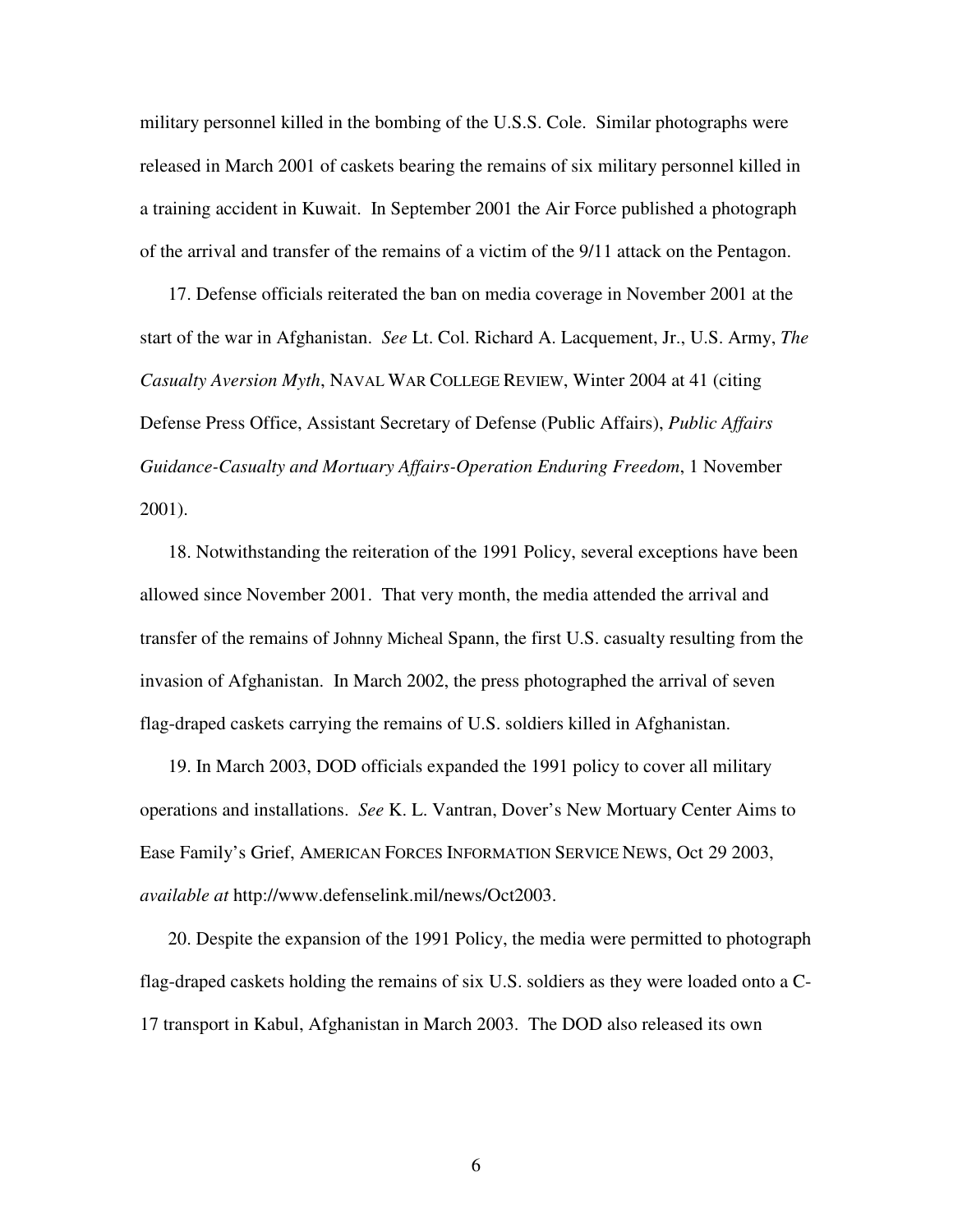photograph to the media in November 2003 of the flag-draped coffin bearing the remains of a soldier killed in the Korean War.

21. Upon information and belief, DOD has no established procedures for making the exceptions to the media ban described above.

22. When asked to describe the standards governing exceptions to the 1991 Policy, Deputy Undersecretary of Defense for Military Community and Family Policy John Molino has stated: "I don't know if I can adequately address that because I don't know that there's a general standard or a threshold through which you have to pass . . . ." U.S. Dep't of Defense News Transcript (April 22, 2004), *available at* http://www.defenselink.mil/transcripts/2004/tr20040422-0648.html.

23. DOD has asserted that the basis for its media ban policy is to protect the privacy interests of fallen soldiers and their families. Undersecretary Molino has attributed the policy to "what the families desire vis-à-vis privacy," *id.*, and to "the dignity of the individual who was killed in action." U.S. Dep't of Defense News Transcript (Mar. 26, 2003), *available at* http://www.defenselink.mil/transcripts/2003/ t03272003\_t0326noc.html; *see also* Monte Morin, *Photos of Coffins Draw U.S. Crackdown*, LOS ANGELES TIMES, April 23, 2004, at A1 (reporting that the DOD took the position that images of caskets bearing soldiers' remains violated the privacy of the troops' families).

24. Upon information and belief, photographs of returning soldiers' remains and/or their flag-draped caskets that have been taken at Dover AFB do not indicate the name or identity of the fallen soldiers therein.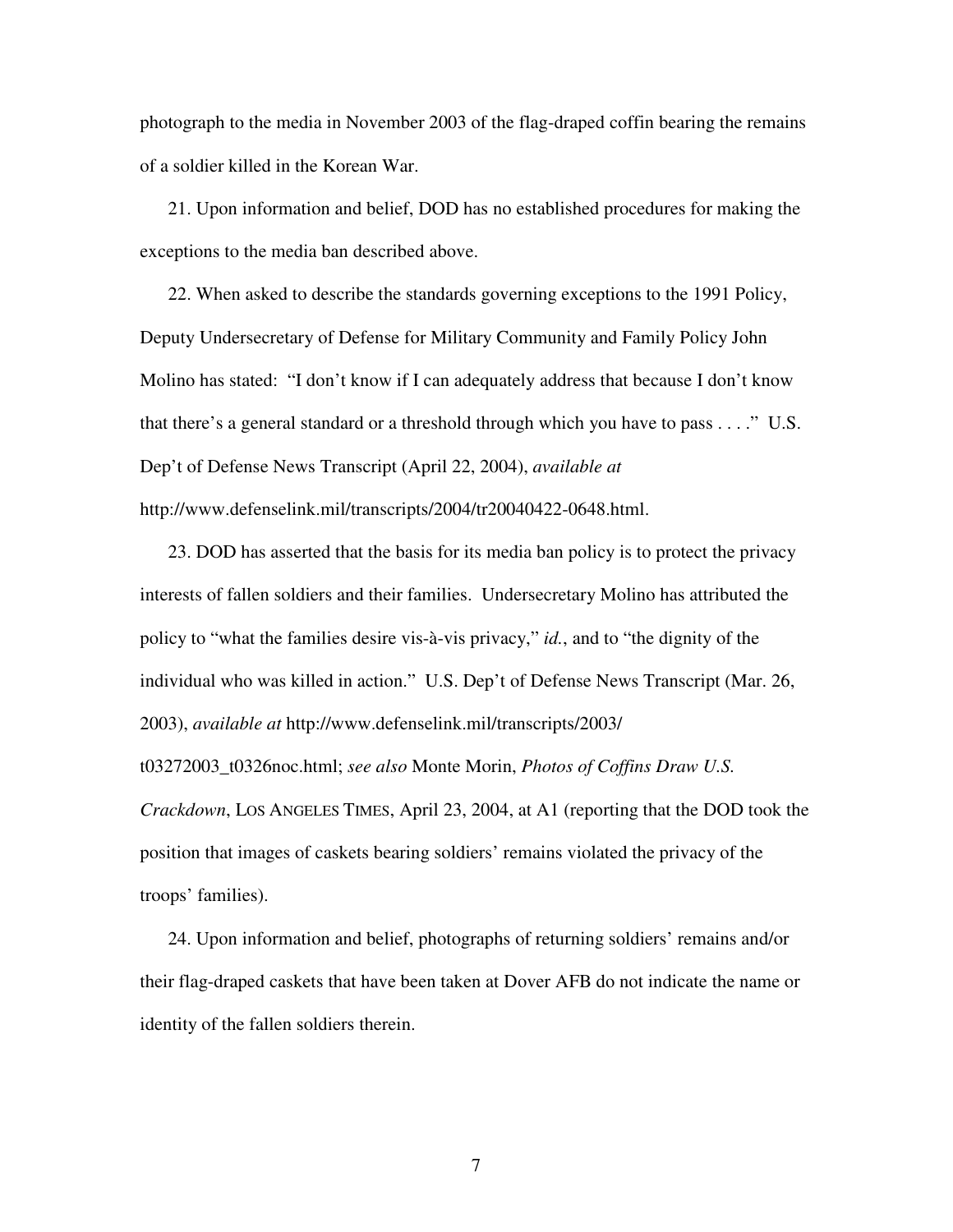25. According to a number of public statements, the DOD has indicated that privacy concerns and the 1991 Policy provide a basis for its refusal to release photographs of the return of fallen soldiers under FOIA. *See, e.g.*, Morin, *supra*, at A1 (reporting that DOD stated that a release of photographs had been a clear violation of the 1991 Policy); Frank Davies, *Views Mixed on Media Use of War Dead Photos*, MIAMI HERALD, April 24, 2004 at A22 (same).

### **THE DEPARTMENT OF DEFENSE'S FREEDOM OF INFORMATION ACT POLICY**

26. In November 2003, Russ Kick filed a request under FOIA for photographs, taken between February 1, 2003 and November 6, 2003, of the caskets returning to Dover AFB containing the remains of military personnel killed overseas. Mr. Kick's request was denied, and he filed an administrative appeal.

27. Starting on March 29, 2004, Dover AFB Mortuary maintained a website that included a photograph of flag-draped caskets arriving at Dover in a transport aircraft. This website has since been taken offline. *See* http://www.thememoryhole.org/ war/coffin\_photos/dover.

28. In response to the administrative appeal of his FOIA request, 361 images of fallen soldiers' caskets at Dover AFB were released to Mr. Kick on April 14, 2004. Mr. Kick posted the photographs on his website, http://www.thememoryhole.org.

29. According to several public statements, the DOD, the Air Force, and the White House regarded the release of photographs to Mr. Kick as an accidental -- and regrettable -- lapse in the 1991 Policy. *See* Helen Kennedy, *Last Homecoming First Look at Tragic Photos That Show Somber Realities of War,* DAILY NEWS (New York), April 23, 2004 (reporting that the Pentagon stated the release to Kick was an accident); Morin, *supra*, at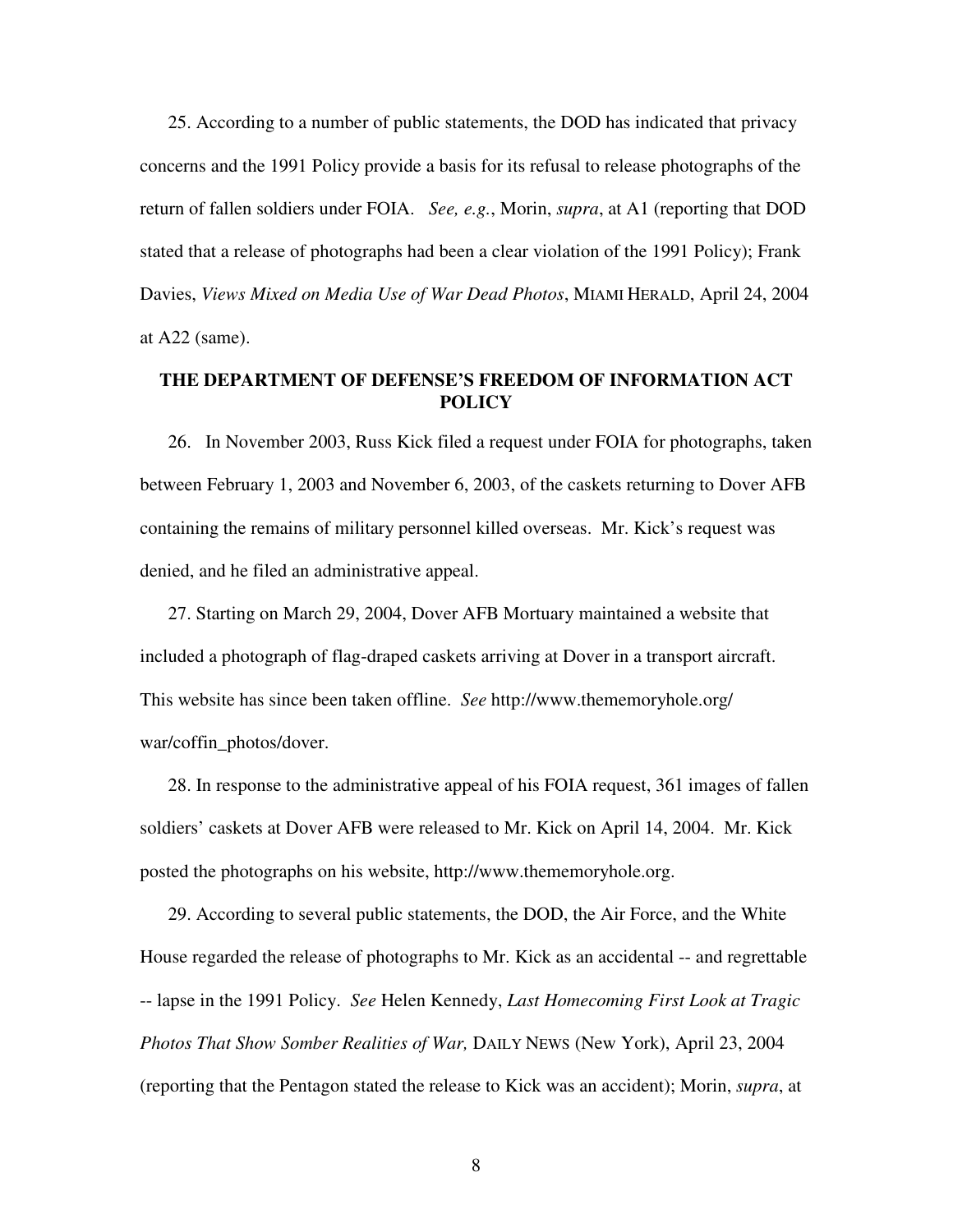A1 (reporting that military officials called the release to Kick a violation of the 1991

Policy); Davies, *supra* (same); Thomas Shanker and Bill Carter, *Photos of Soldiers'*

*Coffins Spark a Debate Over Access*, NEW YORK TIMES, April 24, 2004, at A14

(reporting that President Bush and the Pentagon said the release to Kick was wrong).

30. The DOD and the Air Force also have taken the position that no further

photographs of caskets bearing soldiers' remains will be released to the public. *See*

Davis, *supra*; Bill Carter, *Pentagon Ban on Pictures of Dead Troops is Broken*, NEW

YORK TIMES, April 23, 2004, at A14.

# **PLAINTIFF'S FOIA REQUESTS AND DEFENDANTS' FAILURE TIMELY TO COMPLY WITH PLAINTIFF'S REQUESTS**

31. By facsimile dated April 23, 2004, addressed to Dover AFB and Air Mobility

Command, Plaintiff Begleiter requested under FOIA:

Copies of the 361 images taken by Defense Department photographers that were released in April 2004 to Mr. Russ Kick of the www.memoryhole.org in response to his FOIA request for "all photographs showing caskets containing the remains of U.S. military personnel at Dover A.F.B."

Furthermore I also request all photographs of caskets containing the remains of U.S. military personnel at Dover A.F.B. taken since Mr. Kick's December 2003 request to the present, all photographs of caskets containing the remains of U.S. military personnel received at any U.S. military facilities between October 7, 2001 and the present.

32. By facsimile dated May 3, 2004, addressed to Dover AFB and Air Mobility

Command, Plaintiff Begleiter requested under FOIA:

All photographs, videos (including analog and digital recordings) and any other media containing images of caskets holding the remains of U.S. military personnel taken by Department of Defense personnel or Department of Defense contractors at Dover Air Force Base from April 1, 2004-April 30, 2004. To ensure accuracy, please also include identifying information that may accompany these images, such as research finding aids, indexes, captions, dates, logs, and records management materials.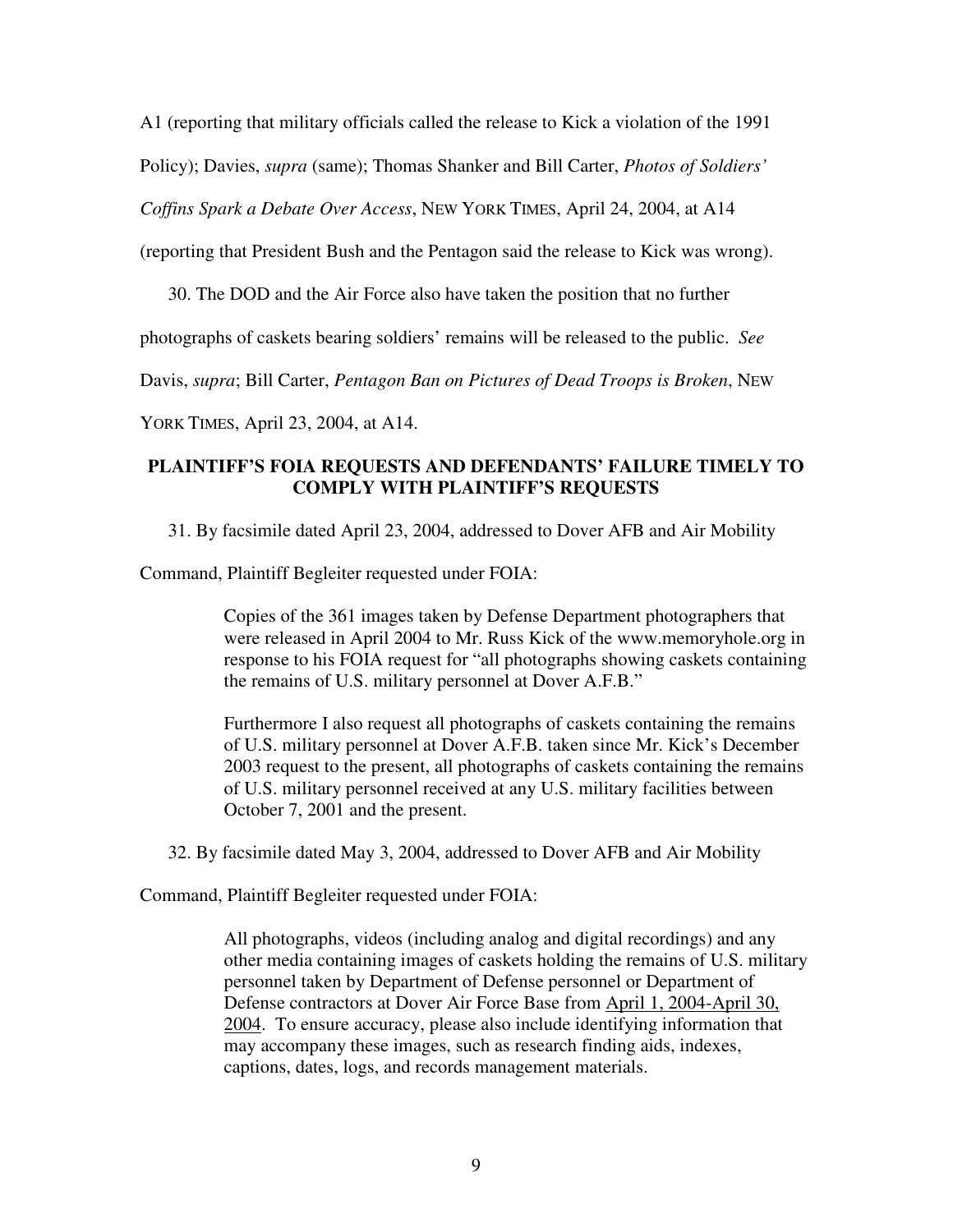33. By facsimile dated May 3, 2004, addressed to Dover AFB and Air Mobility Command, Plaintiff Begleiter requested under FOIA:

> All videos (including analog and digital recordings) and any other media containing images of caskets holding the remains of U.S. military personnel taken by Department of Defense personnel or Department of Defense contractors at Dover Air Force Base from October 7, 2001-April 23, 2004. To ensure accuracy, please also include identifying information that may accompany these images, such as research finding aids, indexes, captions, dates, logs, and records management materials.

34. By letter dated May 20, 2004, Dover AFB acknowledged Plaintiff Begleiter's

May 3, 2004 FOIA request concerning images from April 1, 2004-April 30, 2004, and

indicated that the request was being forwarded to Headquarters Air Mobility Command at

Scott AFB for action and a direct response.

35. By second letter dated May 20, 2004, Dover AFB acknowledged Plaintiff

Begleiter's May 3, 2004 FOIA request concerning images from April 1, 2004-April 30,

2004, and indicated that the request was being forwarded to Headquarters Air Mobility

Command at Scott AFB for action and a direct response.

36. By facsimile dated June 10, 2004, addressed to Dover AFB and Air Mobility

Command, Plaintiff Begleiter requested under FOIA:

All Photographs, videos (including analog and digital recordings) and any other media containing images of caskets holding the remains of U.S. military personnel taken by Department of Defense personnel or Department of Defense contractors at Dover Air Force Base from May 1, 2004-May 31, 2004. To ensure accuracy, please also include identifying information that may accompany these images, such as research finding aids, indexes, captions, dates, logs, and records management materials.

37. By letter dated June 14, 2004, Headquarters Air Mobility Command at Scott AFB acknowledged Plaintiff Begleiter's June 10, 2004 FOIA request concerning images from May 1, 2004-May 31, 2004, and indicated that the agency could not "mak[e] a response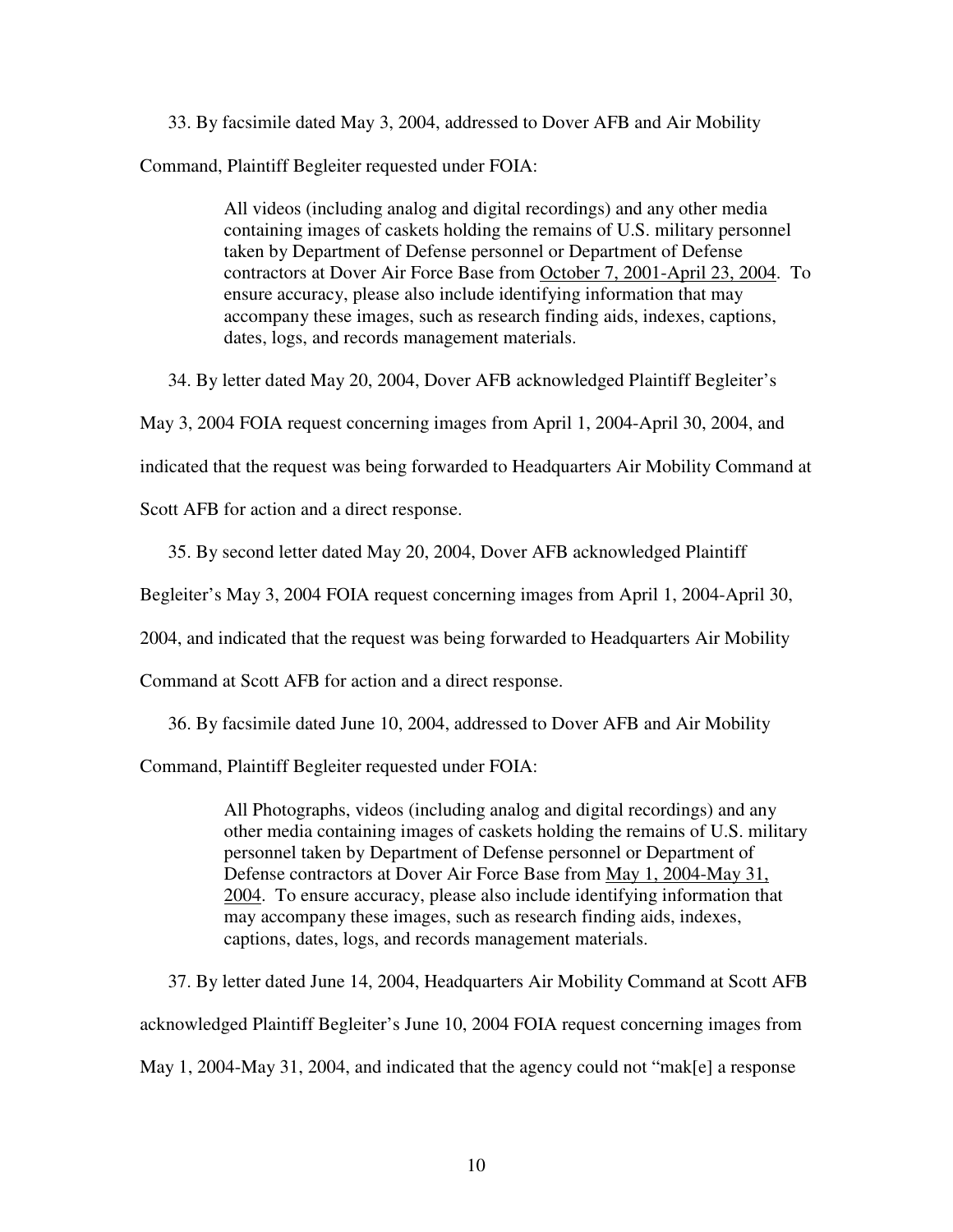determination within 20 workdays" and that the request was placed in the "complex track."

38. By letter dated June 24, 2004, Dover AFB acknowledged Plaintiff Begleiter's

June 10, 2004 FOIA request concerning images from May 1, 2004-May 31, 2004, and

indicated that the request was being forwarded to Headquarters Air Mobility Command at

Scott AFB for action and a direct response.

39. By facsimile dated June 30, 2004, Plaintiff Begleiter administratively appealed

the constructive denial of his April 23, 2004 FOIA request. To date, Plaintiff has

received no substantive response to his appeal.

40. By failing to respond substantively to Plaintiff's administrative appeal,

Defendants have constructively denied the April 23, 2004 request.

41. By facsimile dated July 22, 2004, addressed to Dover AFB and Air Mobility

Command, Plaintiff Begleiter requested under FOIA:

All Photographs, videos (including analog and digital recordings) and any other media containing images of caskets holding the remains of U.S. military personnel taken by Department of Defense personnel or Department of Defense contractors at Dover Air Force Base from June 1, 2004-June 30, 2004. To ensure accuracy, please also include identifying information that may accompany these images, such as research finding aids, indexes, captions, dates, logs, and records management materials.

42. By letter dated Aug 3, 2004, Headquarters Air Mobility Command at Scott AFB acknowledged Plaintiff Begleiter's May 3, 2004 FOIA request concerning images from April 1, 2004-April 30, 2004, and his May 3, 2004 request for images from October 7, 2001-April 23, 2004, and indicated that "[d]ue to our backlog, we have instituted multitrack processing of requests."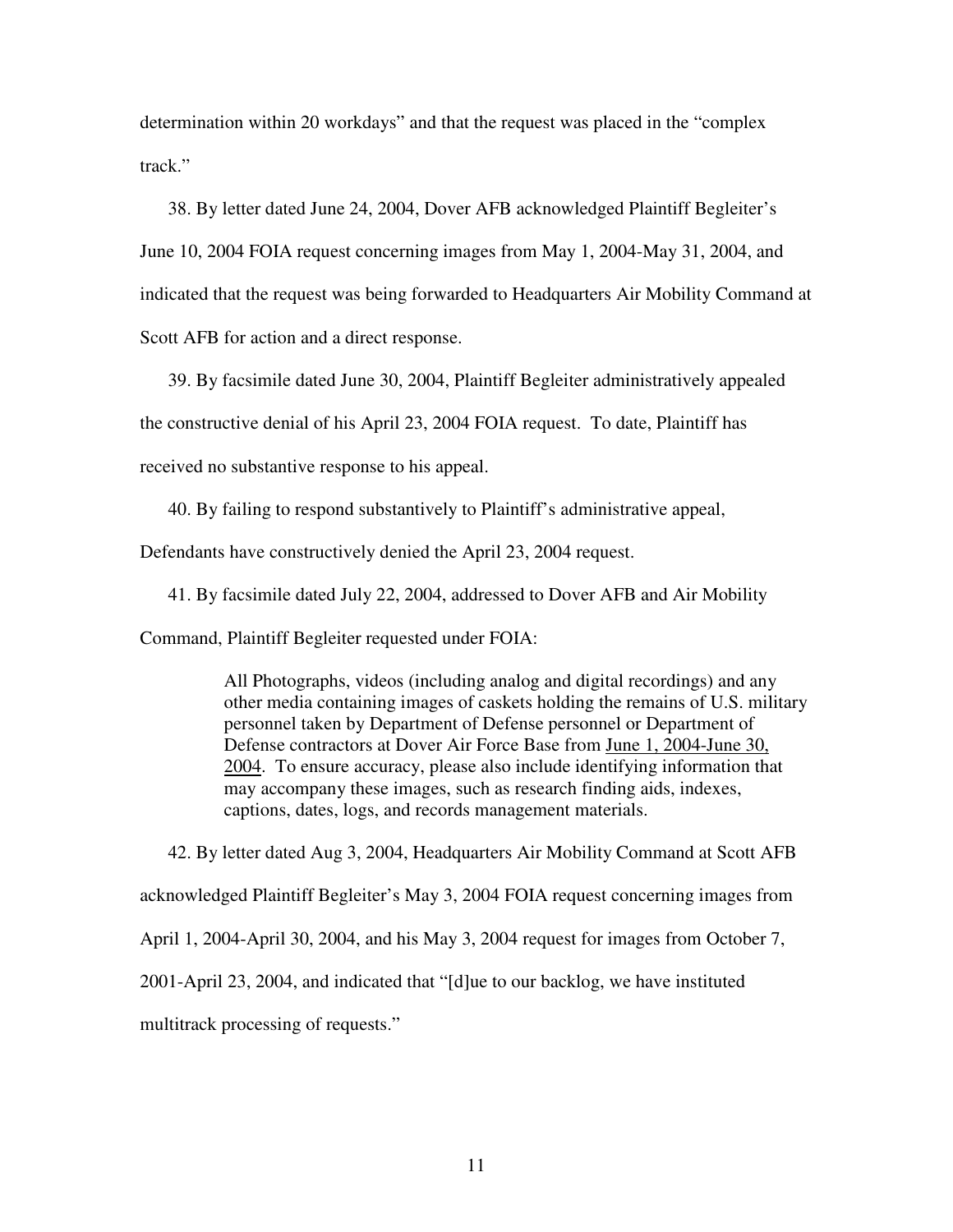43. By facsimile dated August 4, 2004, addressed to Dover AFB and Air Mobility Command, Plaintiff Begleiter requested under FOIA:

> All Photographs, videos (including analog and digital recordings) and any other media containing images of caskets holding the remains of U.S. military personnel taken by Department of Defense personnel or Department of Defense contractors at Dover Air Force Base from July 1, 2004-July 31, 2004. To ensure accuracy, please also include identifying information that may accompany these images, such as research finding aids, indexes, captions, dates, logs, and records management materials.

44. By letter dated Aug 6, 2004, Headquarters Air Mobility Command at Scott AFB acknowledged Plaintiff Begleiter's Aug 4, 2004 FOIA request concerning images from July 1, 2004-July 31, 2004, and indicated that "[b]ecause our organization has a significant number of pending FOIA requests, which prevents us from making a response determination within 20 workdays, we have instituted multitrack processing of requests. Based on the information provided, we have placed your request in the simple track."

45. By letter dated August 10, 2004, Dover AFB acknowledged Plaintiff Begleiter's July 22, 2004 FOIA request concerning images from June 1, 2004-June 30, 2004, and indicated that the request was being forwarded to Headquarters Air Mobility Command at Scott AFB for action and a direct response.

46. By letter dated August 24, 2004, Dover AFB acknowledged Plaintiff Begleiter's August 4, 2004 FOIA request concerning images from July 1, 2004-July 31, 2004, and indicated that the request was being forwarded to Headquarters Air Mobility Command at Scott AFB for action and a direct response.

47. By facsimile dated September 6, 2004, addressed to Dover AFB and Air Mobility Command, Plaintiff Begleiter requested under FOIA:

> All Photographs, videos (including analog and digital recordings) and any other media containing images of caskets holding the remains of U.S. military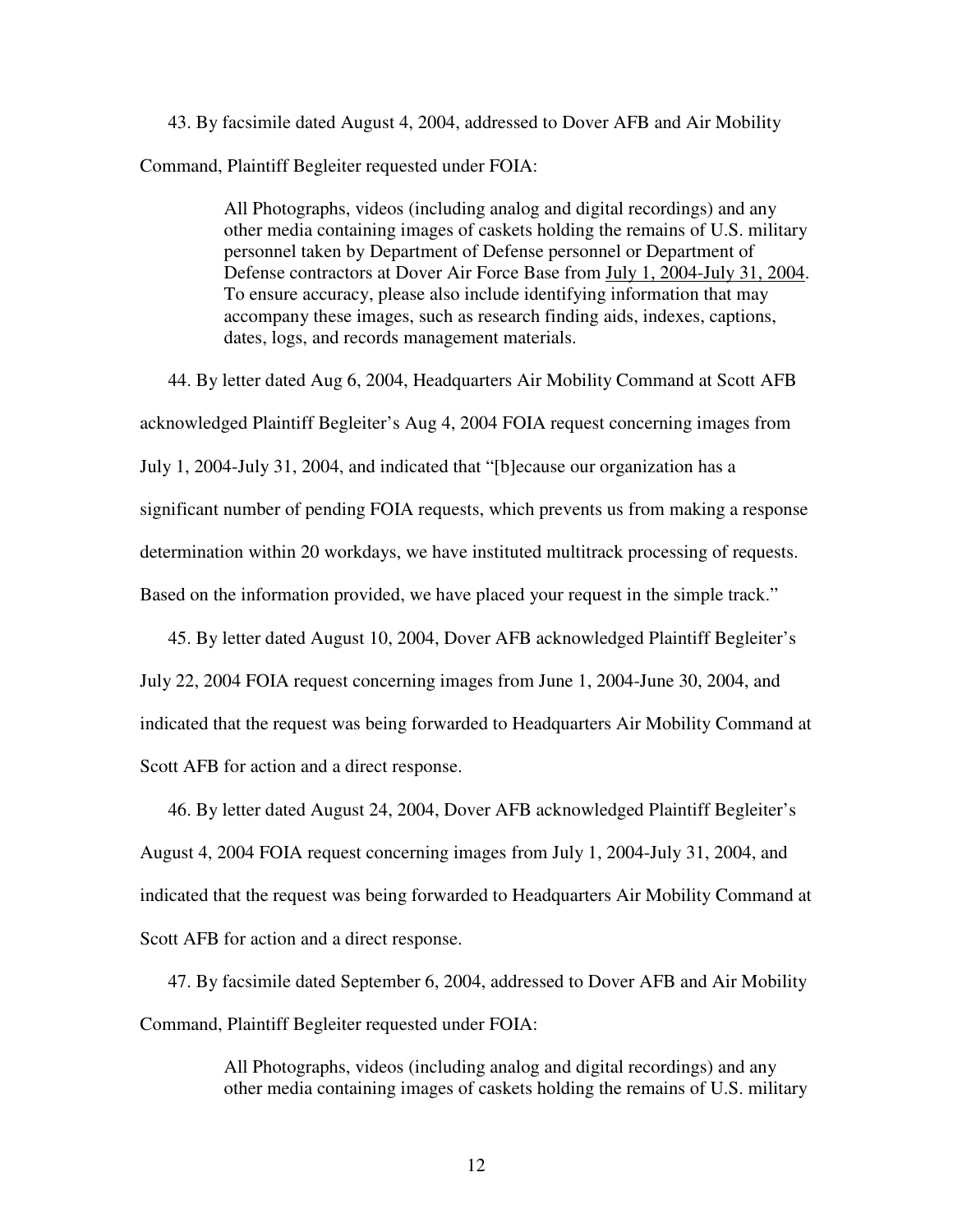personnel taken by Department of Defense personnel or Department of Defense contractors at Dover Air Force Base from August 1, 2004-August 31, 2004. To ensure accuracy, please also include identifying information that may accompany these images, such as research finding aids, indexes, captions, dates, logs, and records management materials.

48. By letter dated September 8, 2004, Headquarters Air Mobility Command at Scott AFB again acknowledged Plaintiff Begleiter's Aug 4, 2004 FOIA request concerning images from July 1, 2004-July 31, 2004, but indicated that "[b]ecause our organization has a significant number of pending FOIA requests, which prevents us from making a response determination within 20 workdays, we have instituted multitrack processing of requests. Based on the information provided, we have placed your request in the complex track."

49. To date, Defendant DOD has not provided any of the records requested by Plaintiff Begleiter in any of his FOIA requests -- to wit, his letters of April 23, May 3, June 10, July 22, August 4, and September 6, 2004.

50. To date, Defendant DOD has not responded to Plaintiff Begleiter's June 30, 2004, administrative appeal.

51. By failing to respond substantively to any of Plaintiff's requests within the statutory twenty-day period, Defendants have constructively denied those requests.

52. Based on Defendants' public statements indicating Defendants' policy of denying requests for images of the caskets bearing the remains of U.S. military personnel at Dover AFB, it would be futile for Plaintiff to file additional administrative appeals or to wait additional time to receive a substantive response from Defendants.

53. Defendants have wrongfully withheld the requested records from Plaintiff Begleiter.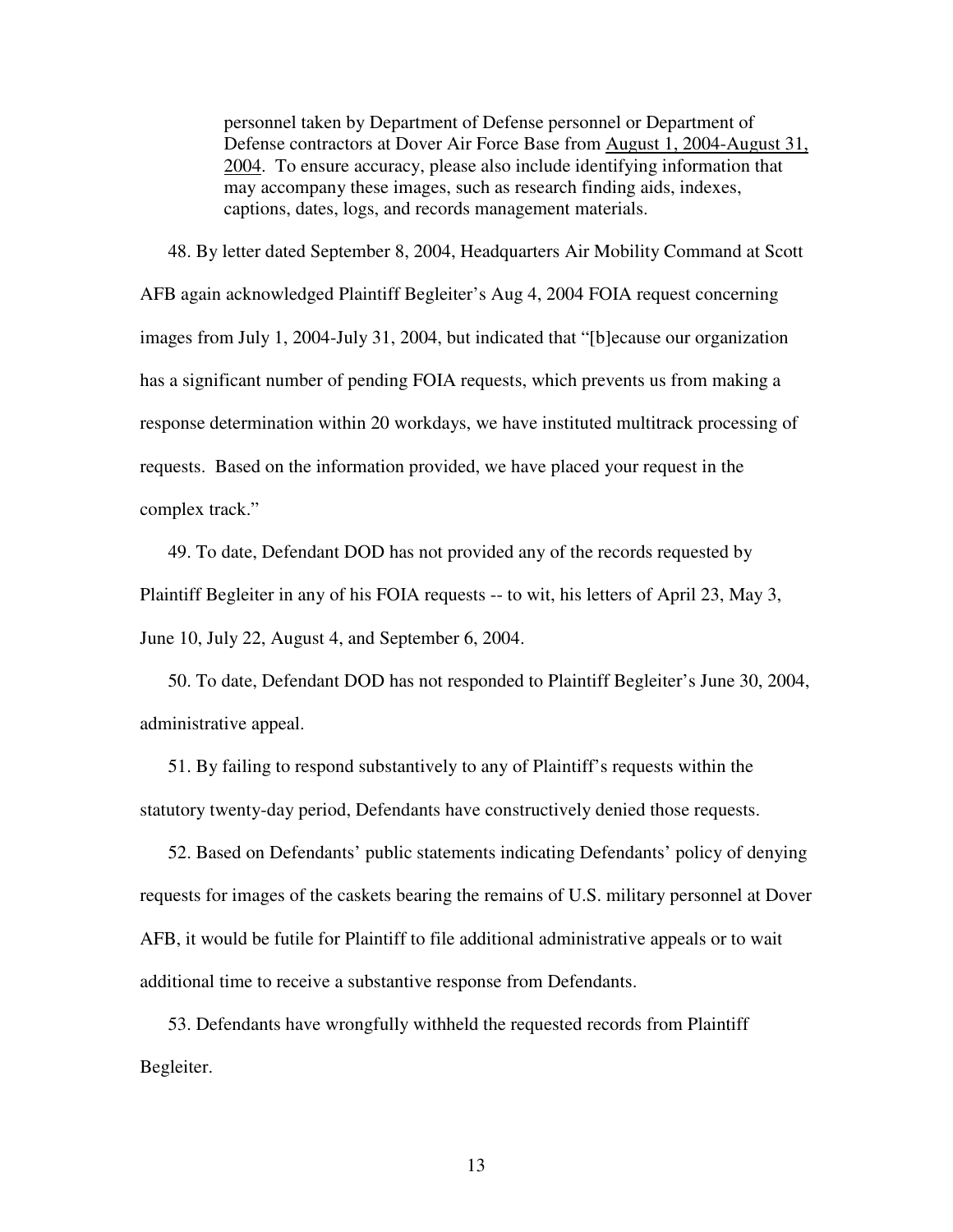### **CAUSE OF ACTION**

54. Plaintiff incorporates the allegations set forth in paragraphs 1-53 as if set forth fully herein.

55. Plaintiff has exhausted his administrative remedies with respect to the FOIA requests filed on April 23, 2004, May 3, 2004, June 10, 2004, July 22, 2004, August 4, 2004, and September 6, 2004.

56. Pursuant to 5 U.S.C. § 552(a)(3), Plaintiff has a right of access to the information and documents requested in his FOIA requests filed on the following dates in 2004: April 23, May 3, June 10, July 22, August 4, and September 6.

57. Defendants have no legal basis for refusing to disclose this information and these documents to Plaintiff. Defendants have unlawfully withheld the records requested by Plaintiff Begleiter.

#### **REQUESTED RELIEF**

WHEREFORE, plaintiff prays that this Court:

A. Declare that Defendants' policy of refusing to release images of military caskets pursuant to a FOIA request is unlawful;

B. Enjoin and order Defendants to cease relying on its invalid policy for refusing to release images of military caskets pursuant to a FOIA request;

C. Declare that Defendants' refusal to release the records requested by Plaintiff violates FOIA;

D. Enjoin and order Defendants to disclose the requested records in their entireties and make copies available to Plaintiff;